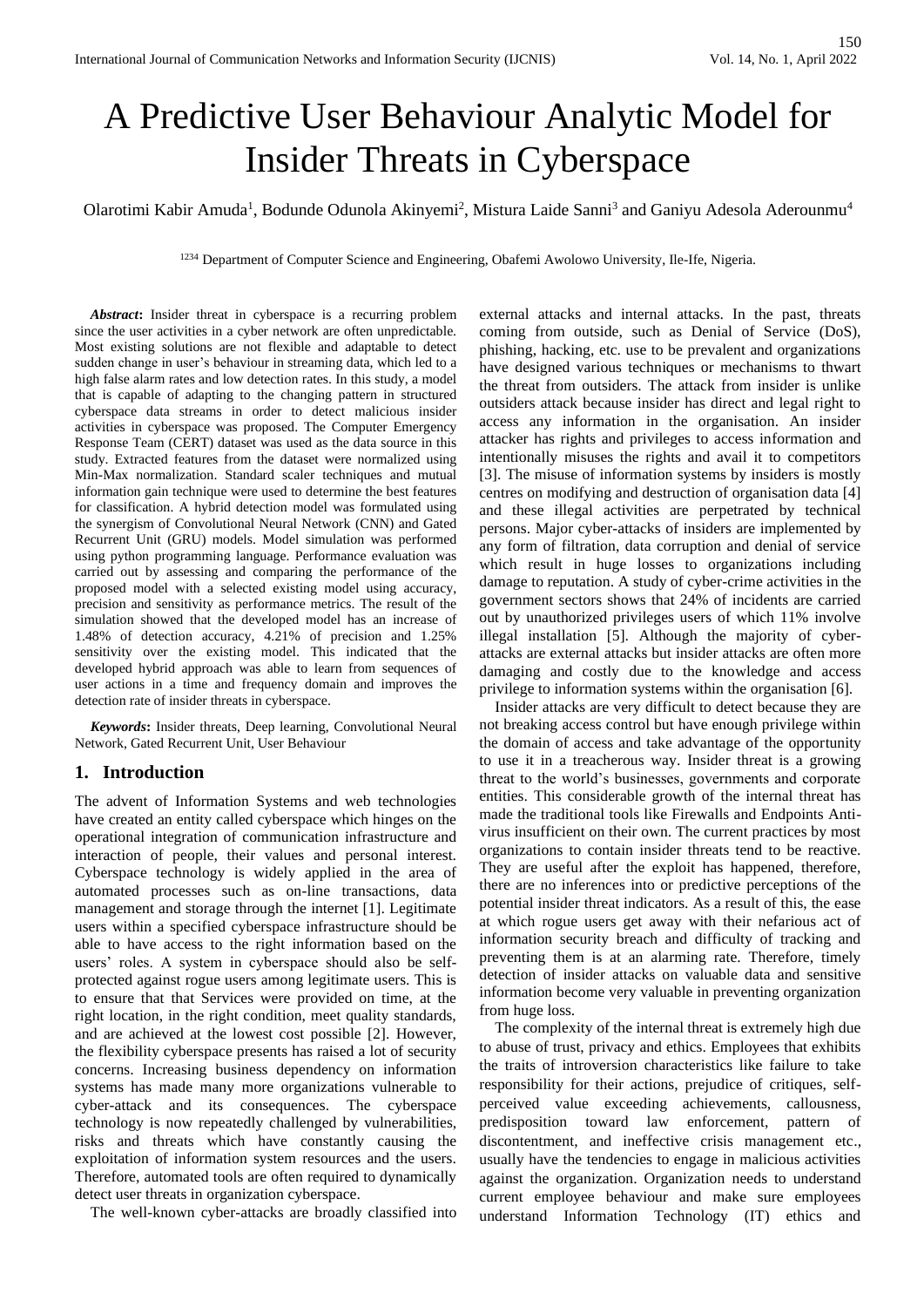principles. Understanding of how people are accustomed to their past behaviour as being permanent or characteristic attributes will lead to the discovery of deviations in these principles. Therefore, a good understanding of these behavioural indicators is essential for the early detection of malicious tendencies.

Several techniques have been proffered to address the challenges of insider threat. Among the well-known insider detection techniques are the monitoring of employees' behaviour, their access to systems and mails, use of CCTV camera and enforcing stringent IT security policy, training employees to identify and report abnormal behavioural displayed by their peers or business partners [7]. Also, different algorithms have been developed to unravel anomalous behaviour of employees. An anomaly detection method tries to detect anomalous behaviour by comparing the pattern of user behaviour with known available malicious patterns and signatures. The change in normal behaviour indicates the event is either an unintentional or intentional attacks [8]. Some of the mechanisms used to address anomalous behaviour challenges are, the signature-based detection mechanism, the principle of least privilege technique, data mining-based detection methods- supervised learning unsupervised learning and deep learning Algorithms [7].

Generally, in cybersecurity management, a single algorithm may not adequately produce accurate prediction of internal threats due to its complexity nature. It is a known fact that insider attackers' activities are dynamic in nature, these existing models have the challenges of not being able to detect unknown or temporal user behaviour pattern, and therefore several abnormal user behaviour goes undetected. Furthermore, most existing models could not learn from the sequence of user behaviour thus leading to a low detection rate and high false alarm rate.

Thus, an attempt is made in this study to employ a hybrid technique that will dynamically detect the insider threats in cyberspace. This will assist the organisation in taking proactive action to forestall insider threat occurrences.

# **2.Related Works**

In the last three decades, there are lots of research works on insider threats detection. Several algorithms and models of data mining and deep learning techniques have been proposed. In this section, the recorded successes and the deficiencies of the existing insider detection models in delivering the core mandate of protecting our assets in a cyberspace environment were critically analysed.

In [9], a comprehensive taxonomy to illustrate insider threats was derived. The taxonomy listed attributes such as access, privileges, motivation, tactics, knowledge, process, risks, and skill etc. The attributes are the well-known features being used to simulate malicious insider behaviour. Some general behavioural characteristics were also highlighted in [10].

The Intrusion Detective System (IDS) such as firewall logs, securely information and event management and data leak prevention system logs is a conventional method used to detect insider threats in an organization [11]. Analysis and investigation of users log using this method is usually time

consuming and costly. Different variations of algorithms have been proposed to identify malicious users via cyber profiling, for example, Poisson-based algorithm [12], Kmeans and Kernel density estimation algorithm [13]. These algorithms were used to learn and analyse user behaviour and establish normal user profile based on behavioural data. Most of these algorithms are not persuasive enough and of limited extensibility.

Bayesian Networks-based human behaviour model was developed to detect insider threats [4], [14] - [16]. Bayesian networks models usually employed probabilities for the jugdements assessments for a known attack only and are not reflective of actual measured of user behavior. Also the Bayesian networks model only perform well on small data and may not perform optimally on a streaming data.

Graph-based framework is another technique that is used in network security management [17]-[18]. Graph-based model performed well in a static data, it cannot be extended to dynamic or evolving stream data. The Graph-based framework was used to analyse individual behaviour in [19], Social media data were analysed to detect insider threats premised on the sentiment level and negative emotion ratios. Sentiment analysis was conducted and users were classified according to a specified criteria to detect potential malicious insiders. The graphical analysis was able to detect malicious insider with an accuracy of 99.7%, but the system behaviour analysis was not taken into consideration.

Machine learning techniques has also been explored in various capacities look at patterns of users' behavior, and then analyzes them to detect anomalies that indicate potential insider threats in Cyberspace. Different algorithms like Decision Tree, K-means, OC-SVM [20], Support Vector Machine (SVM) [21]- [22], and Isolation Forest algorithm [23], However, machine learning approaches is only applicable to bounded-length, static data stream. It does not work well while handling high dimensional data.

In furtherance, ensemble machine learning approach was employed in insider threat detection. A user behaviour analytic model was developed using an ensemble approach platform to collect logs and extract features relating to potential insider threats [24]–[25]. Ensemble machine learning approach showed great performance in detecting user anomalous access and operation within an organization. However, it was noted that it does not take to account the dynamic nature of user behavior, and thus has limitation of not being able to detect unstable user behaviour.

The application of supervised machine learning yielded a good result in detecting insider threats but it is required that the system is constantly updated with new rules of attack. Supervised machine learning can be updated easily with new data and can learn non-linear relationships entities but lacks the natural flexibility to obtain quite complex patterns in streaming data. The unsupervised machine learning models are mostly static in nature and not able to handle dynamic data adequately by learning from large evolving data. The existing machine learning-based models have the challenges of not being able to learn from the sequence of user behaviour thus unable to detect unknown or temporal user behaviour pattern, therefore several abnormal user behaviour goes undetected, leading to a low detection rate and high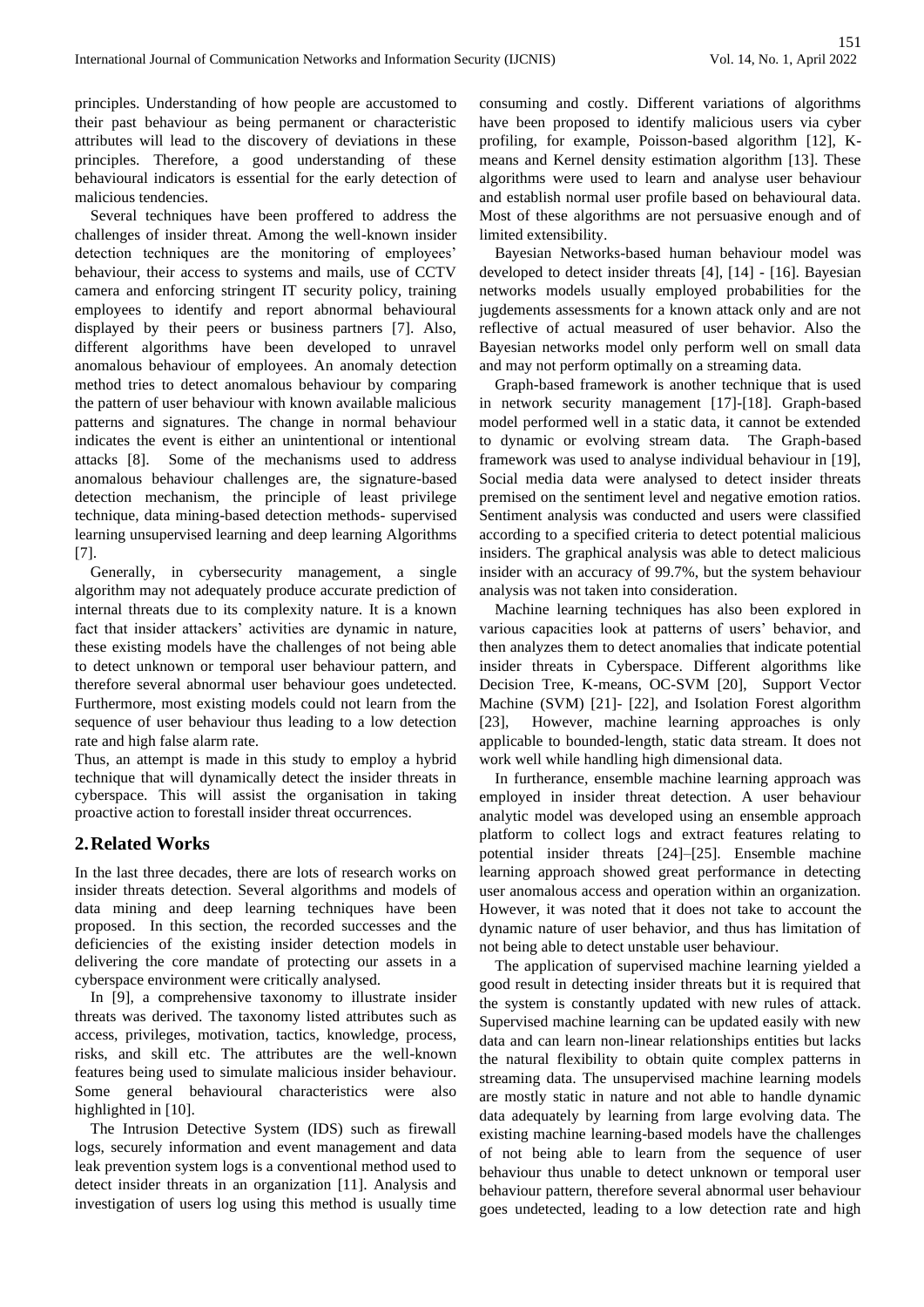false alarm rate.

In order to accommodate the big, structured, and dynamic streaming data that usually emanate from system logs representing the user's behavior in cyberspace, Deep learning techniques were also explored to detect user's anomalous behaviour. Recurrent Neural Network (RNN) model [26], the Long Short Term Memory (LSTM) [27]-[28] and Convolution Neural Network (CNN) [27]. Deep learning algorithm gives more optimal, accurate and robust detection system [29], especially on large dimensional data with a considerable high degree of detection rate in the behavior defect, but the chances of occurrence of the defection was not considered.

However, in Cyberspace security management, a single algorithm is not sufficiently reliable as threats evolve. A single classifier may not adequately produce accurate prediction on a high dimensional data. Thus, an attempt is made in this study to employ a hybrid technique that will execute several approaches simultaneously and in realtime.to detect the insider threat in cyberspace.

# **3. Methodology**

In this study, a hybrid approach comprising deep learning methods of Convolutional Neural Network (CNN) and Gated Recurrent Unit (GRU) was employed to determine if a user behaviour is likely to be malicious and then consequently determine a comprehensive threat prediction in the users log file dataset. An improvement was made on LSTM approach to threat detection proposed in [27]. The description of the proposed model concepts and the associated algorithms are presented as follows:

#### **3.1 Description of the proposed model**

The proposed model includes the roles of every user to the features in the dataset in order to achieve the role-based user behaviour threat detection techniques. As opposed to the feature engineering method applied in [27] for data processing which requires expertise and time consuming, the proposed model applied feature normalization and feature optimization for data processing to ensures that features on the dataset are on the same scale and also to reduce computation time as well as increasing the accuracy of the proposed model. The conceptual block diagram of the hybrid technique for insider threat detection is shown in Figure 1.

## **3.2 Data Pre-processing**

Computer Emergency Response Team (CERT) insider dataset consisting of user logs, file access logs, decoy copy log was used as a data source. The dataset covers a period of three months which involves activity logs of 1000 users with insider threats in an organization. The logs of the user are logon/logoff, device usage and file access. The logs have details such as timestamps, system identification numbers, user identification numbers and user actions. The set of actions such as file access between 8.00 am – 5.00 pm was used to build the user profile based on user action sequence where logs outside the specified period are after-hour logs. Log lines of 3,015,990 were generated over the course of the period.

Dataset was extracted from the logon.csv, file.csv and device.csv files of the CERT Insider Threat Synthetic dataset v4.2. The logon.csv, file.csv and device.csv file from the

CERT datasets has five columns consisting of id, date, user, pc and activity with a total of 335,111 instances. In this study there were five features in the dataset in which four features were in string character format; while only one feature was in date format. There are four main features in the dataset that were categorical variables and they were encoded into integers to ensure that all the features were in the same format using Algorithm 1. Features were scaled into a specific range using Min-Max normalization (Q) technique to scale the features from one range of values to a new range of values, this ensures that all features are in the same scale. This preserves exactly all relationship in the data after the normalization of the data. The dataset records used was a multi-dimensional dataset with features that are irrelevant to the proposed model's formulation. As a result, dimensionality reduction is required by choosing the best features from a large dataset. In Algorithm 2, the mutual information gain algorithm was used to choose the best features from the dataset based on the information gain.

# **Algorithm 1.** Categorical Attributes Encoding Algorithm

| <b>UTHILL 1.</b> Categorical Attributes Encounty Argu            |
|------------------------------------------------------------------|
| Input: X(Dataset)                                                |
| Output: X Identical Attributes of X                              |
| $1:$ begin                                                       |
| 2: func textToNumericConverter(df):                              |
| 3: [row, column] = column values(X)                              |
| 4:<br>for each column in columns $(X)$ do                        |
| 5:<br>tex digit vals = {}                                        |
| 6:<br>func convertToInt(val):                                    |
| 7:<br>return tex digit vals[val]                                 |
| 8:<br>if col(type) $6 = (num)$ and col(type) $6 = (float):$ then |
| 9:<br>$df[col]$ . contents = $df[col]$ . values. tolist()        |
| 10:<br>unique elements = $set(column contents)$                  |
| 11:<br>$x=0$                                                     |
| 12:<br>for unique in unique elements do                          |
| if unique not in tex digit vals then<br>13:                      |
| 14:<br>tex digit vals[unique] = $x$                              |
| 15:<br>$x + = 1$                                                 |
| end if<br>16:                                                    |
| 17:<br>$df[col] = list(mapconvertToInt, df[col])$                |
| end for<br>18:                                                   |
| end if<br>19:                                                    |
| 20:<br>return df                                                 |
| end for<br>21:                                                   |
| $df = textToNumericConverter(df)$<br>22:                         |
| $23:$ end                                                        |

#### **Algorithm 2.** Mutual Information Gain Algorithm

Input: X(Sample dataset), T(Target variable)

Output: Selected Best Set (B) Features

- I: **begin**
- 2: Input Sample dataset X which include Features  $F_i$  with Target class T

$$
TotalIG = \sum_{i}^{N} IG(T_i f_i)
$$

4: **for** each feature f<sup>i</sup> **do** 

$$
Information Gain(T, f_i) = \frac{IG(T, f_i)}{TotalIG}
$$

6: **end for** 

- 7: Sort Information Gain (T, f<sub>i</sub>) in descending order
- 8: Put  $f_i$ , whose  $IG(T, f_i) > 0$  into relevant feature Set R
- 9: Remove the remaining irrelevant features.
- 10: Input relevant feature set R
- 
- 11: **for** each feature  $f_j$  **do** 12: Calculate Information Calculate Information Gain  $(f_i f_j)$
- 13: **end for**
- 14: Select those features having  $IG(f_i f_j) > T$ , with a well-defined threshold and put those features into set B

$$
15: \mathbf{end}
$$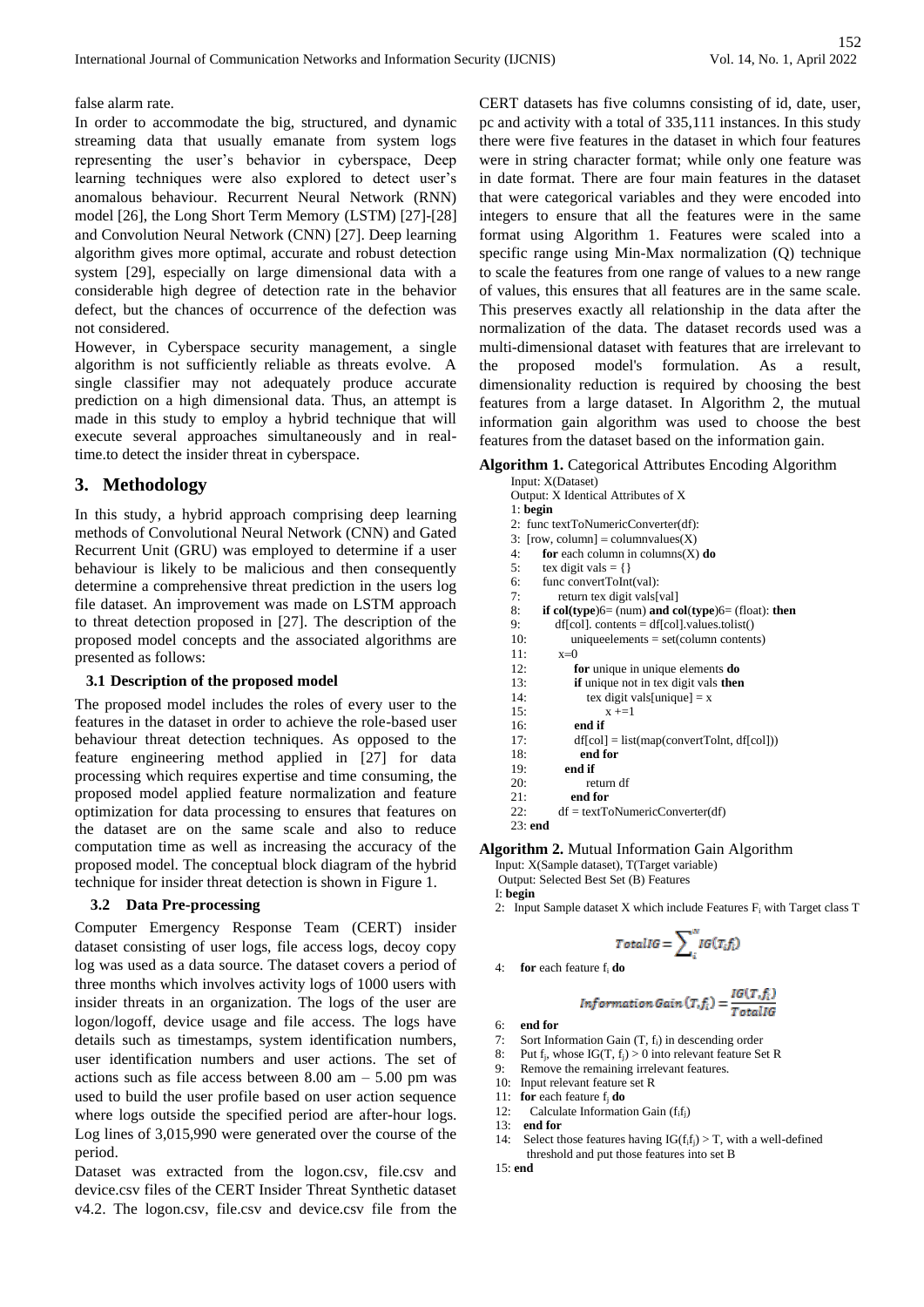## **3.3 Model Formulation**

The formulation of the model was based on the identification of the problem domain in cyberspace. The description of steps involved in developing the model presented in Algorithm 3 is as follows:

(i) A deep learning-based user behaviour analytic model that can detect attack based on anomalous user data in cyberspace was formulated using the synergy of Convolutional Neural Network (CNN) and Gated Recurrent Unit (GRU).

## (a) **Establishment of CNN module**

The input parameters are the records of time sequence data (vector matrix) of combination PC access log, file access log and device copy of CERT dataset. The CNN modules use local connection and distribute weights to obtain local features directly from the user sequence data (vector matrix) and obtain accurate representation via convolution and pooling layers. After pooling operation, the vector matrix is condensed into 1-D data. The output is linked to the fully-connected layer.

$$
X = \begin{bmatrix} X_1(1) & X_1(2) & \cdots & X_1(n) \\ X_2(1) & X_2(2) & \cdots & X_2(n) \\ \vdots & \vdots & \ddots & \vdots \\ X_k(1) & X_k(2) & \cdots & X_k(n) \end{bmatrix},
$$
(1)

*where;* 

 $k$  denotes the  $k^{th}$  smart sensor,

*n* denotes the *n th* time sequence, and

 $Xk(n)$  denotes the data captured by the  $k^{th}$  smart sensor at *n* time*.*

#### **(b) Establishment of GRU module**

The GRU captures the long term dependencies in order to learn from useful information in the vector matrix through memory cell and discard the unnecessary information using forget gate. The outputs are also linked to the fullyconnected layer.

$$
\Gamma_u = \sigma(\omega_u[c^{(t-1)}, x^{(t)}] + b_u),
$$
  
\n
$$
\Gamma_r = \sigma(\omega_r[c^{(t-1)}, x^{(t)}] + b_r),
$$
  
\n
$$
\tilde{c}^{(t)} = \tanh(\omega_c[\Gamma_r * c^{(t-1)}, x^{(t)}] + b_c),
$$
  
\n
$$
c^{(t)} = (1 - \Gamma_u) * c^{(t-1)} + \Gamma_u * \tilde{c}^{(t)},
$$
\n(2)

where;

*bu, br, and bc* are the vectors of the bias

*ωc, ωu, ωr, and* denote the training weight matrices of the candidate activation  $c(t)$ , update gate, and the reset gate, respectively.

The result is the average value neurons in the fullyconnected layers which is the output prediction of the threat instances which is either '1' threat or '0' normal.

- (ii) The new features were applied to the learning algorithm which then clustered the features and generated a model that classified the user logs instances as either normal or attacks as shown in Algorithm 4.
- (iii) The new network instances were tested on the model and the resulting classification served as the outcome.

#### **Algorithm 3:** Model Formulation

- 1. Identify the relevant data files in the Computer Emergency Response Team (CERT) dataset
- 2. Use the log.csv, file.csv and device.csv file of CERT dataset as data source
- 3. Combine the three datasets together to form a single dataset in Excel sheet and save with .csv
- 4. Extracting necessary features from the dataset that follow the CERT Corporation Guidelines and International Journal standard format, using MS-Excel (Microsoft Excel) Sheet to determine targeting attack instance
- 5. Loading of the combined dataset into the data frame in Python using Pandas
- 6. Analysing the dataset in the data frame using Pandas and Numpy to get all the columns available in the dataset
- 7. Encoding of categorical attributes into numerical attributes using the categorical attribute encoding algorithm.
- 8. Normalization of each vector using Min-Max normalization

$$
Q = \left(\frac{P - M(n)}{Max(P) - Min(P)}\right) * (N - M) + M
$$

Where the value of P feature needs to be normalized into Q. *Min(P)* and  $Max(P)$  is the minimum and maximum values of feature P respectively. M and N indicates Lower and Upper values respectively in the new range. (0, 1) is used to normalize the features of P, this makes Q to be in the range 0 and 1

9. Calculate the relevance of each feature to the label feature using Entropy Based (Mutual Information Gain) feature selection as indicated below:

$$
H(X) = -\sum (p_i * log_2 p_i)
$$

*Entropy*  $(p) = - \sum_{i=1}^{\infty} p_i \log_2 p_i$ 10. Select Best feature with highest information gain based on result from (9)

- 11. Divide the dataset into training and testing in ratio 60%:40%, 60% for training and 40% for testing the model.
- 12. Building the model by applying Hybrid (CNN/GRU) algorithms on the dataset.
- 13. Application of smaller part of the dataset divided for testing the insider threat model, labelling the normal as 0 and threat as 1.

#### **Algorithm 4.** Classifying the Dataset

Input: Test-points  $(M_i, i = 1... n)$ , hybrid model

- Output: Classified Test dataset
	- 1. **begin** 2. Input Test-points into Hybrid(CNN/GRU) approximate Predict
- 
- 3. **For each** Test-point Mi **do** 4.Classify Test dataset class as threat or normal
- 5. **end for**
- 6.Return Classified Test dataset from the hybrid (CNN/GRU model
- 7. **end**

# **4.Results and Discussions**

The developed model was simulated and evaluated in Anaconda with Python version 3.6.3 environment. The Google Collaboration Laboratory Jupyter notebook served as the integrated Development Environment (IDE). A hybrid library tool that included Gated Recurrent Units (GRU) and Convolution Neural Networks (CNN) was utilised to simulate the developed model. The dataset was analyzed and the model's performance was evaluated using the *Scikit-learn* library and Python machine learning tools. The detailed results are presented as follows.

# **4.1 Analysis of the Dataset**

The Computer Emergency and Respond Team (CERT) Insider Threat V4.2 dataset has a total of 335,110 datapoints which contains the sparse distribution of insider threats. Among these threats are unauthorized file access, indiscriminate decoy copy of documents and after-hour logon to workstations. The dataset statistics is presented in Table 1. The PC access logs has 167,598 datapoints which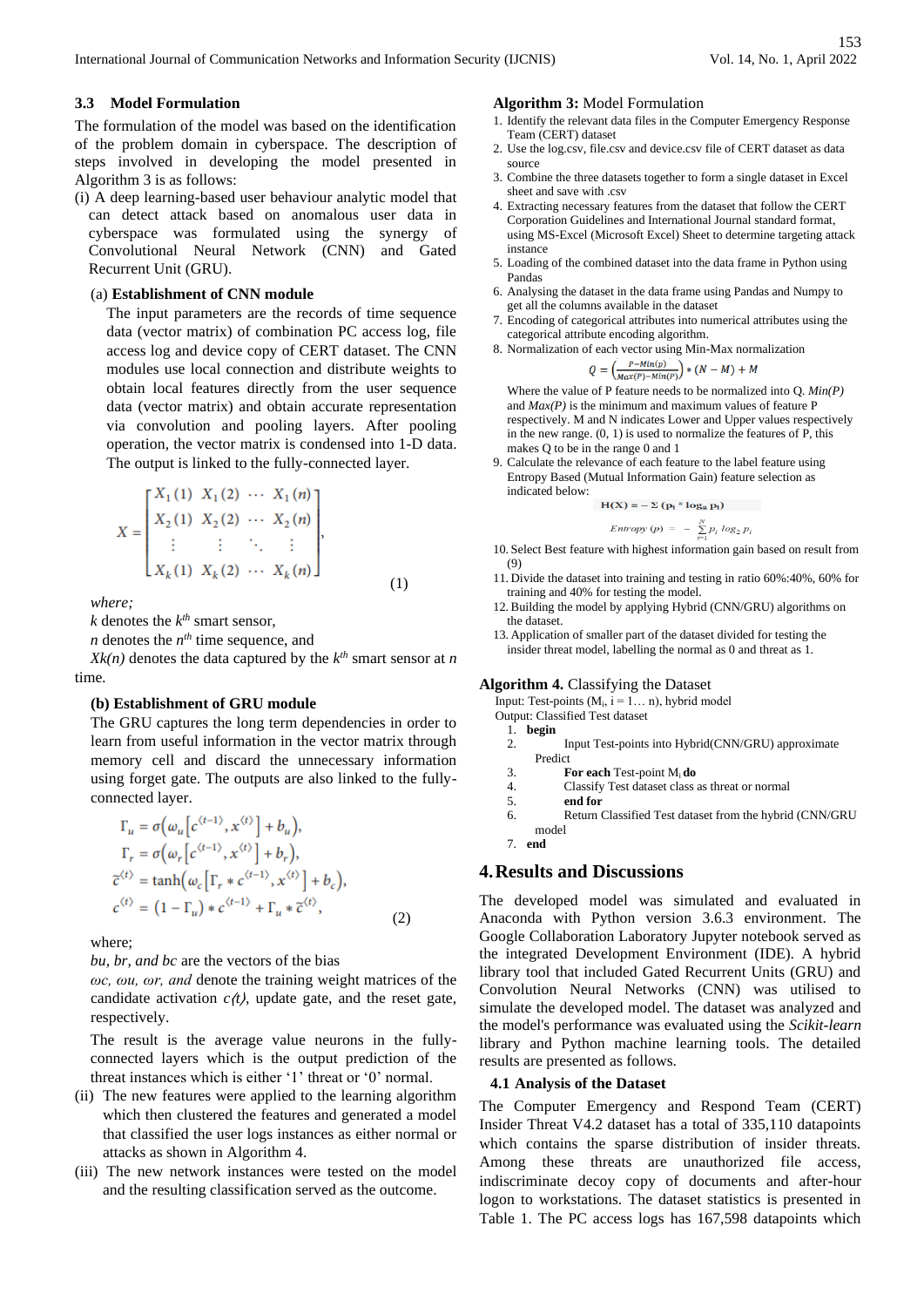represent 51.01%, file access logs has 87,759 which represent 26.18% and device copy logs has 79,758 which represent 23.80%. The *sklearn.preprocessing.Label* encoder library was used to encode the categorical features such as log id, user id, pc id and role in the dataset. The encoded format on the enumeration of user action is presented in Table 2. The dataset was normalized using standard min-max scalar to place the features on the same scale as shown in Figure 2. The features in the dataset are which represent  $0 -$ 9 respectively in the mutual gain selection technique. Table 3 shows the result of mutual gain selection technique with respect to the performance of each feature in the model. There are only nine features in the dataset; id, user, role, pc, *date\_hour, date\_minute, date\_day, date\_month, activity* and *status.* It was shown that the id column has '0' value and thus has no contribution to the study. The new selected dataset is presented in Figure 3. The normalized dataset was divided into 60:40 ratios as training and test samples, using the *train\_test\_split* function of Python Programming Language. The training dataset contains 201,066 datapoints which represent 60% while the testing dataset has 134,044 datapoints which represent 40%. The dataset has 295, 163 normal instances and 39,947 threat instances. An output prediction of '0' normal or '1' threat was trained using a deep learning-based user behavior analytic hybrid (CNN/GRU) model.

**Table 1.** Statistical distribution of datasets

| Datasets         | No. of datapoints | Representation (%) |
|------------------|-------------------|--------------------|
| PC Access Logs   | 167.598           | 51.01              |
| File Access Logs | 87.759            | 26.18              |
| Device Copy Logs | 79.758            | 23.80              |

**Table 3.** Mutual Information Gain Selection Result

| S/N | Features    | Scores     | Ranks           |
|-----|-------------|------------|-----------------|
|     | Id          |            | Q <sup>th</sup> |
|     | User        | 0.11450904 | 2 <sub>nd</sub> |
| っ   | Role        | 0.06101811 | 2rd             |
| 3   | Pc          | 0.05735364 | $4^{\text{th}}$ |
|     | Date hour   | 0.22341095 | 1 <sup>st</sup> |
| 5   | Date minute | 0.00269378 | 7 <sup>th</sup> |
| 6   | Date_day    | 0.00169675 | 8 <sup>th</sup> |
|     | Date month  | 0.01638053 | 6 <sup>th</sup> |
| 8   | activity    | 0.02942816 | 5 <sup>th</sup> |

|                | 0        | 1  | $\overline{2}$ | 3  | $\overline{4}$ | 5              | 6            | 7              |  |
|----------------|----------|----|----------------|----|----------------|----------------|--------------|----------------|--|
| $\bf{0}$       | $\Omega$ | 22 | 894            | 8  | 9              | $\overline{4}$ | $\mathbf{1}$ | 1              |  |
| 1              | $\bf{0}$ | 22 | 894            | 18 | 20             | 4              | 1            | $\overline{2}$ |  |
| $\overline{2}$ | $\bf{0}$ | 22 | 894            | 8  | 19             | 5              | $\mathbf{1}$ | 1              |  |
| 3              | $\bf{0}$ | 22 | 894            | 18 | 11             | 5              | 1            | $\overline{2}$ |  |
| 4              | $\bf{0}$ | 22 | 894            | 8  | 9              | 6              | 1            | 1              |  |
|                |          |    |                |    |                |                |              |                |  |
| 335105         | 678      | 17 | 591            | 22 | 11             | 31             | 3            | 4              |  |
| 335106         | 678      | 17 | 591            | 22 | 11             | 31             | 3            | 4              |  |
| 335107         | 300      | 17 | 738            | 22 | 52             | 31             | 3            | $\overline{4}$ |  |
| 335108         | 300      | 17 | 738            | 22 | 52             | 31             | 3            | 5              |  |
| 335109         | 300      | 17 | 738            | 22 | 52             | 31             | 3            | 8              |  |

**Figure 3.** Selected Dataset

## **4.2 Model Simulation Results**

The developed model was simulated using the training and testing dataset on the CNN-GRU hybrid algorithm which clustered and classified the dataset into normal and attack instances, label as 1 and 0. The result of the classified clusters was stored in the cluster. Tables 4 and 5 showed the results of the developed and the selected existing model, LSTM model. The table shows the True Positive (TP), True Negative (TN), False Positive (FP), and False Negative (FN) values where;

- •True Positive (TP) implies when an anomaly or attacks is correctly predicted as anomalous or attacks
- •True Negative (TN) implies when a normal instance is correctly predicted normal activity.
- •False Positive (FP) implies when a normal instance is wrongly predicted as a threat.
- •False Negative (FN) implies when anomaly is wrongly predicted as normal activity.

Table 4 demonstrated that the proposed model correctly classified 2,188 as threat instances (TP) while 128361instances were correctly classified as normal instances (TN). The result shows that 3,456 instances was misclassified as threat instances (FP) while 39 instances were misclassified as normal instances (FN). Table 5 demonstrated that the existing model correctly classified 479 instances as threat instances (TP) while 128,090 instances were correctly classified as normal instances (TN). The result also shows that 5,165 were misclassified as threat instances (FP) while 310 instances were misclassified as normal instances (FN). The models of the two components of GRU-CNN hybrid network were also simulated separately to know the true picture of each model. The confusion matrix result for individual model is presented in Table 6.

**Table 4.** Confusion Matrix of the Proposed Model

|                        | Predicted<br>Negative | Predicted<br>Positive |
|------------------------|-----------------------|-----------------------|
| <b>Actual Negative</b> | 128361                | 39                    |
| <b>Actual Positive</b> | 3456                  | 2188                  |

**Table 5**. Confusion Matrix of the Existing Model

|                        | Predicted<br>Negative | Predicted<br>Positive |
|------------------------|-----------------------|-----------------------|
| <b>Actual Negative</b> | 128090                | 310                   |
| <b>Actual Positive</b> | 5165                  | 479                   |

**Table 6.** Confusion Matrix of the Models Component

| Model          | True<br>Positive<br>(TP) | True<br>Negative<br>TN) | False<br>Positive<br>(FP) | False<br>Negative<br>(FN) |
|----------------|--------------------------|-------------------------|---------------------------|---------------------------|
| <b>CNN</b>     | 1500                     | 1283880                 | 4144                      | 20                        |
| GRU            | 486                      | 128084                  | 5158                      | 316                       |
| <b>LSTM</b>    | 479                      | 128090                  | 5165                      | 310                       |
| <b>GRU-CNN</b> | 2188                     | 128361                  | 3456                      | 39                        |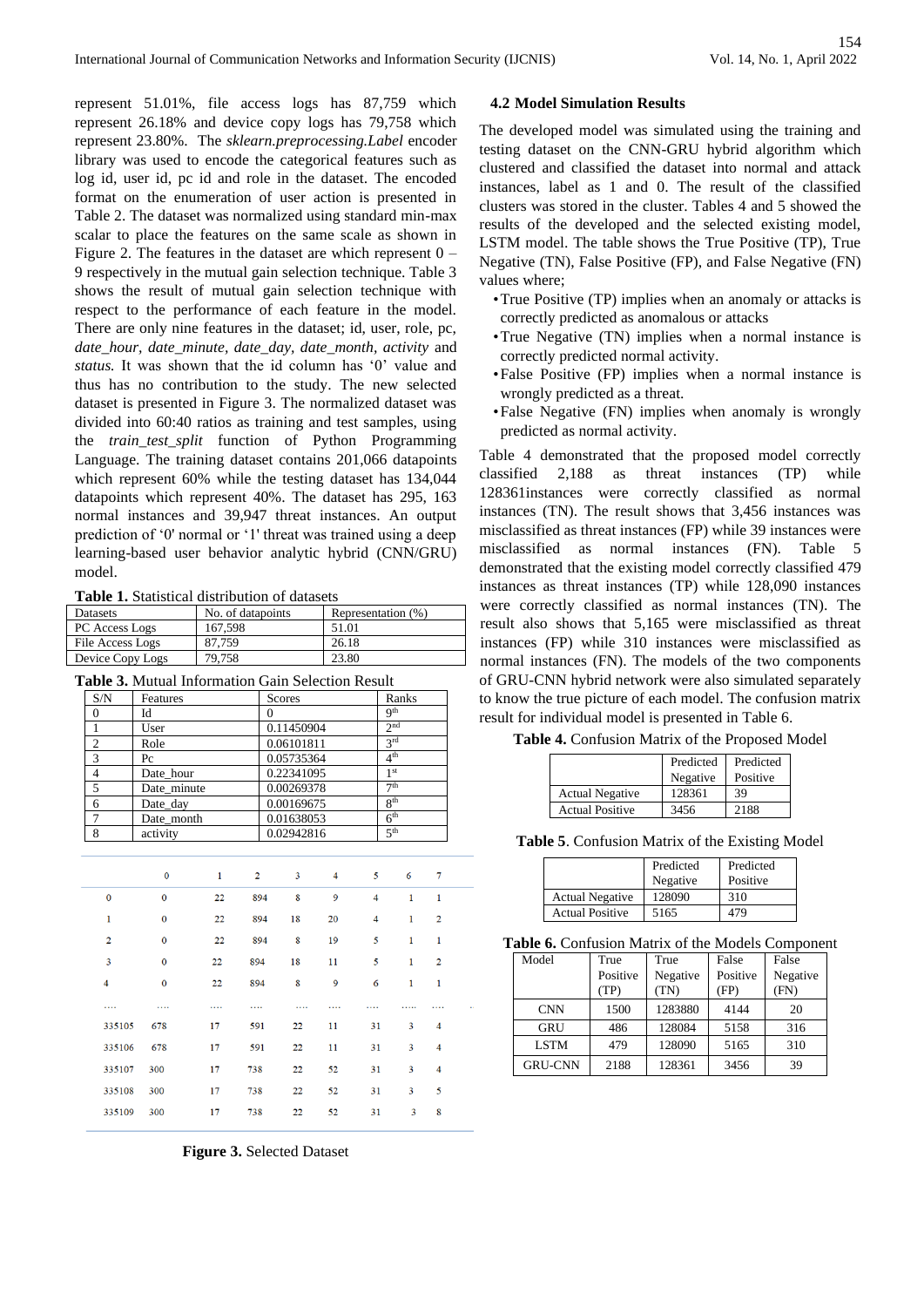## **4.3 Model Evaluation Results**

The performances of the existing and developed models were evaluated using accuracy, precision, sensitivity, Receiver Operative Curve (ROC), and Model loss defined as follows:

(a) Accuracy measures how precisely and effectively the model can detect normal or attack instances. This is calculated as follows.

$$
Accuracy = (TP + TN/TP + TN + FN + FP) * 100
$$
 (3)

(b) Precision shows how many instances were correctly identified in the positively identified set. This is calculated as follows

$$
Precision = \frac{TP}{TP + FP}
$$
\n<sup>(4)</sup>

(c) Sensitivity shows the number of positive instances captured by the predicted positive instances. This is calculated as follows:

$$
Sensitivity = (TP/TP + FN) * 100 \tag{5}
$$

- (d) Receiver Operative Curve (ROC) shows the performance of the classifiers without regard to the class distribution.
- (e) Loss means prediction error.

The performance metric evaluation results in Table 7 and Figure 4 showed that the proposed model has an increased detection accuracy rate of 1.48%, sensitivity rate of 1.25% and a precision rate of 4.21% over the existing model. This showed that the performance of the proposed model outperformed the existing model.

| Model              | Accuracy<br>(%) | Sensitivity<br>$\frac{9}{6}$ | Precision<br>(%) |
|--------------------|-----------------|------------------------------|------------------|
| <b>CNN</b>         | 96.89           | 96.87                        | 99.98            |
| GRU                | 95.92           | 96.12                        | 99.75            |
| <b>LSTM</b>        | 95.91           | 96.12                        | 95.75            |
| GRU-<br><b>CNN</b> | 97.39           | 97.37                        | 99.96            |

**Table 7.** Evaluation Results of the Component Models

The Receiver Operating Characteristic Curve (ROC) is presented in Figure 5. The Area Under Curve (AUC) of the proposed model 0.90 which is a good performance in the insider threat model as compared to the LSTM model of 0.54. The extended ROC result for CNN and GRU showed that CNN has 0.89 and GRU has 0.537 as indicated in Table 8. The ROC Curve for the proposed model with a value 0.90 is well above 45 degrees and tends to 1 on the True Positive rate -axis and LSTM, GRU and CNN models with value 0.54, 0.537 and 0.90 respectively are below the Hybrid model getting close to 45 degree. This means Hybrid model has more capacity and higher proportion of actual prediction (True positive) of insider threats than the LSTM model.

As indicated in Figure 5, the proposed model tends to 1 on the accuracy axis where LSTM, GRU and CNN model are below the proposed model on the same axis. This means that the proposed model has more accurate prediction capacity than the other models.

The proposed model loss as indicated in Figure 6 has 0.12 which tends to 0 on the loss -axis where LSTM, GRU and CNN have 0.17, 0.17 and 0.15 respectively are above the proposed model on the loss-axis. As indicated in the Table 9,

it showed that the proposed model has the lowest prediction error.

**Table 8.** ROC Result of the Component Models

| Model          | ROC Value (3d.p) |
|----------------|------------------|
| <b>CNN</b>     | 0.890            |
| GRU            | 0.537            |
| <b>LSTM</b>    | 0.540            |
| <b>GRU-CNN</b> | 0.900            |

**Table 9.** Model Loss for the Component Models

| Model          | Loss |
|----------------|------|
| <b>CNN</b>     | 0.17 |
| <b>GRU</b>     | 0.17 |
| <b>LSTM</b>    | 0.15 |
| <b>GRU-CNN</b> | 0.12 |

## **5. Conclusions**

This work focused on the detection of insider threats in cyberspace using user behaviour analytics. The existing models have the challenges of not being able to detect unknown or temporal user behaviour pattern, therefore several abnormal user behaviour goes undetected. Furthermore, most existing models could not learn from the sequence of user behaviour thus leading to a low detection rate and high false alarm rate. In this research, a hybrid technique for the insider threat detection model using a deep learning approach to increase the detection of insider threats in cyberspace was developed. The simulation result indicates that the proposed model can detect more insider threats; and has higher detection accuracy, precision, sensitivity rate than the existing single LSTM, GRU and CNN models. It also has the capacity to learn a sequence of user data leading to a high detection rate and reducing false alarm rate.

# **6. Acknowledgement**

This Research was funded by the TETFund Research Fund" and Africa Centre of Excellence OAK-Park.

## **References**

- [1] B.O., Akinyemi, A. O., Amoo, E. A. Olajubu, "An Adaptive Decision Support Model for Data Communication Network Security Risk Management," International Journal of Computer Applications, Vol. 106, No. 8, pp. 1-7, 2014.
- [2] B.O., Akinyemi, A.O., Amoo, Aderounmu G.A., "Performance Prediction Model for Network Security Risk Management," Communications on Applied Electronics (CAE), Vol.2, No.8, pp.1-7, 2015. .Doi: 10.5120/cae2015651816.
- [3] E. E. Schultz, "A framework for understanding and predicting insider attacks. Computers and security, Vol. 21. No.6, pp.526-531, 2002. Doi: 10.1016/S0167- 4048(02)01009-X
- [4] F.L Greitzer, R.E, Hohimer, "Modeling Human Behavior to Anticipate Insider Attacks," Journal of Strategic Security, Vol. 4, No.2, pp.25–48, 2011. Doi: 10.5038/1944-0472.4.2.2
- [5] S. J., Stolfo, S. M., Bellovin, A. D., Keromytis, S., Hershkop, S. W, Smith, S.Sinclair, "Insider attack and cyber security: beyond the hacker," Advances in Information Security, Vol. 39, 2008. Doi: 10.1007/978- 0-387-77322-3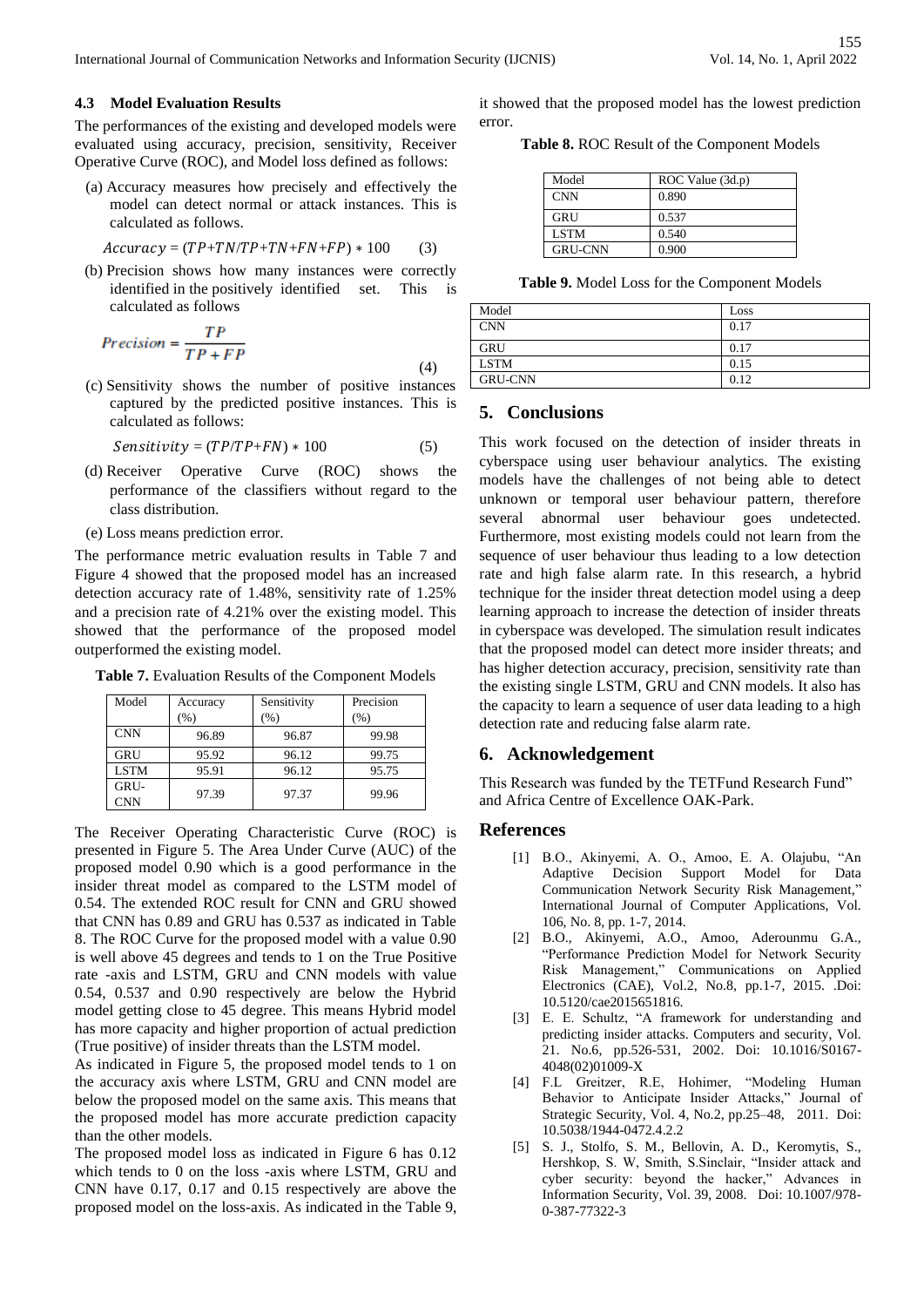- [6] R. A., Caralli, J. H., Allen,. P. D., Curtis, D. W., White, L. R. Young, "Improving Operational Resilience Processes: The CERT Resilience Management Model", in proceedings of the 2010 IEEE Second International Conference on Social Computing (SocialCom), Minneapolis, MN, US, pp. 1165-1170, 2010. Doi: 10.1109/SocialCom.2010.173.
- [7] A. G., Pramanik, V., Singh, R., Vig, A. K. Srivastava, D. N. Tiwary, "Estimation of effective porosity using geostatistics and multiattribute transforms: A case study," Geophysics, Vol.69, No. 2, pp.352-372, 2004. Doi: 10.1190/1.1707054
- [8] A., Lazarevic, L., Ertoz, V., Kumar, A., Ozgur, J. Srivastava, "A comparative study of anomaly detection schemes in network intrusion detection," In Proceedings of the 2003 SIAM international conference on data mining, San Francisco, CA, USA, pp. 25-36, 2003. Doi: 10.1137/1.9781611972733.3
- [9] B. Wood, "An insider threat model for adversary simulation. SRI International," Research on Mitigating the Insider Threat to Information Systems, pp. 1-3, 2000.
- [10] A. I., Schoenholtz, P. G. Schrag, J. Ramji-Nogales, "Lives in the balance: Asylum adjudication by the department of homeland security." NYU Press, 2014.
- [11] A., Shabtai, Y. Elovici, L. Rokach, "A survey of data leakage detection and prevention solutions, "Springer Science and Business Media. 2012, ISBN: 978-1-4614- 2052-1
- [12] A. Sapegin, A. Amirkhanyan, M. Gawron, F. Cheng, C. Meinel, "Poisson-Based Anomaly Detection for Identifying Malicious User Behaviour." In: Boumerdassi S., Bouzefrane S., Renault É. (eds) Mobile, Secure, and Programmable Networking. MSPN 2015. Lecture Notes in Computer Science, Vol. 9395, 2015, Springer, Cham. doi:10.1007/978-3-319-25744-0\_12
- [13] A. W., Udoeyop, "Cyber Profiling for Insider Threat Detection." Master's Thesis, University of Tennessee, 2010.http://trace.tennessee.edu/utk\_gradthes/756
- [14] G., Alghamdi, K., Laskey, X., Wang, D., Barbara, T., Shackelford, E.Wright, J. Fitzgerald, "Detecting threatening behavior using bayesian networks," In Proceedings of the Conference on Behavioral Representation in Modeling and Simulation, Arlington, Virginia, pp. 32-33, 2004.
- [15] S. McKinney, D. S. Reeves, "User identification via process profiling," In Proceedings of the 5th Annual Workshop on Cyber Security and Information Intelligence Challenges and Strategies, Oak Ridge Tennessee USA, pp. 1-4, 2009. .Doi:10.1145/1558607.1558666
- [16] H., Wang, S., Liu, X., Zhang, "A prediction model of insider threat based on multi-agent." In 2006 First International Symposium on Pervasive Computing and Applications, Urumqi, China, pp.273-278, 2006. Doi: 10.1109/SPCA.2006.297582
- [17] S., Staniford-Chen, S., Cheung, R., Crawford, M., Dilger, J., Frank, J., Hoagland, D., Zerkle, "GrIDS-a graph based intrusion detection system for large networks". In Proceedings of the 19th national information systems security conference, Baltimore, Maryland, pp.361-370, 1996.
- [18] B.O; Akinyemi, O.V; Jekoyemi, T.A; Aladesanmi G.A; Aderounmu, B.H Kamagate , "A Scalable Attack Graph Generation for Network Security Management." Journal of Computer Science and Information Technology<br>(JCSIT), Vol.6, No.2, pp.30-44, 2018. (JCSIT), Vol.6, No.2, pp.30-44, 2018. Doi:10.15640/jcsit.v6n2a4.
- [19] A., Gamachchi, L., Sun, L. Boztas, "Graph based framework for malicious insider threat detection." In Proceedings of the 50th Hawaii International

Conference of System Science, Hilton Waikoloa Village, Hawaii, USA, pp. 2638–2647, 2017. Doi: 10.24251/HICSS.2017.319

- [20] B. K., Szymanski, Y. Zhang, "Recursive data mining for masquerade detection and author identification". In Proceedings of the Fifth Annual IEEE SMC Information Assurance Workshop, West Point, New York, USA, pp. 424-431, 2004. Doi: 10.1109/IAW.2004.1437848
- [21] P., Parveen, N., Mcdaniel, Z., Weger, J., Evans, B., Thuraisingham, Hamlen, K. L. Khan, "Evolving insider threat detection stream mining perspective." International Journal on Artificial Intelligence Tools, Vol.22, No.05, 1360013, 2013. Doi: 10.1142/S0218213013600130
- [22] G., Gavai, K., Sricharan, D., Gunning, J., Hanley, M., Singhal, R., Rolleston, "Supervised and unsupervised methods to detect insider threat from enterprise social and online activity data." Journal of Wireless Mobile Networks, Ubiquitous Computing, and Dependable Applications Vol.6, No.4, pp.47–63, 2015.
- [23] L., Sun, S., Versteeg, S., Boztas, A., Rao, "Detecting anomalous user behavior using an extended isolation forest algorithm: an enterprise case study." arXiv:1609.06676, 2016.
- [24] W., Ma, K., Sartipi, D., Bender, "Knowledge-driven user behavior pattern discovery for system security enhancement." International Journal of Software Engineering and Knowledge Engineering, Vol.26, No.03, pp.379-404, 2016. Doi: 10.1142/S0218194016500169
- [25] X., Xi, T., Zhang, D., Du, G., Zhao, Q., Gao, W. Zhao, S. Zhang, "Method and System for Detecting Anomalous User Behaviors: An Ensemble Approach." In proceedings of the 30th International Conference on Software Engineering and Knowledge Engineering (SEKE), San Francisco, USA, pp. 263-262, 2018. Doi: 10.18293/SEKE2018-036
- [26] Tuor, A., Kaplan, S., Hutchinson, B., Nichols, N. and Robinson, S. (2017). Deep learning for unsupervised insider threat detection in structured cybersecurity data streams. In Workshops at the Thirty-First AAAI Conference on Artificial Intelligence. arXiv:1710.00811
- [27] Yuan F., Cao Y., Shang Y., Liu Y., Tan J., Fang B. (2018) Insider Threat Detection with Deep Neural Network. In: Shi Y. et al. (eds) Computational Science – ICCS 2018. ICCS 2018. Lecture Notes in Computer Science, Vol 10860. Doi: 10.1007/978-3-319-93698-7\_4
- [28] Matterer J. and Lejeune D. (2018). Peer group metadatainformed LSTM ensembles for insider threat detection. In proceedings of the International Florida Artificial Intelligence Research Society Conference, pp. 62–67.
- [29] M. Al-Shabi, "Design of a Network Intrusion Detection System Using Complex Deep Neuronal Networks." International Journal of Communication Networks and Information Security (IJCNIS), Vol. 13, No. 3, 2021. doi:https://doi.org/10.54039/ijcnis.v13i3.5148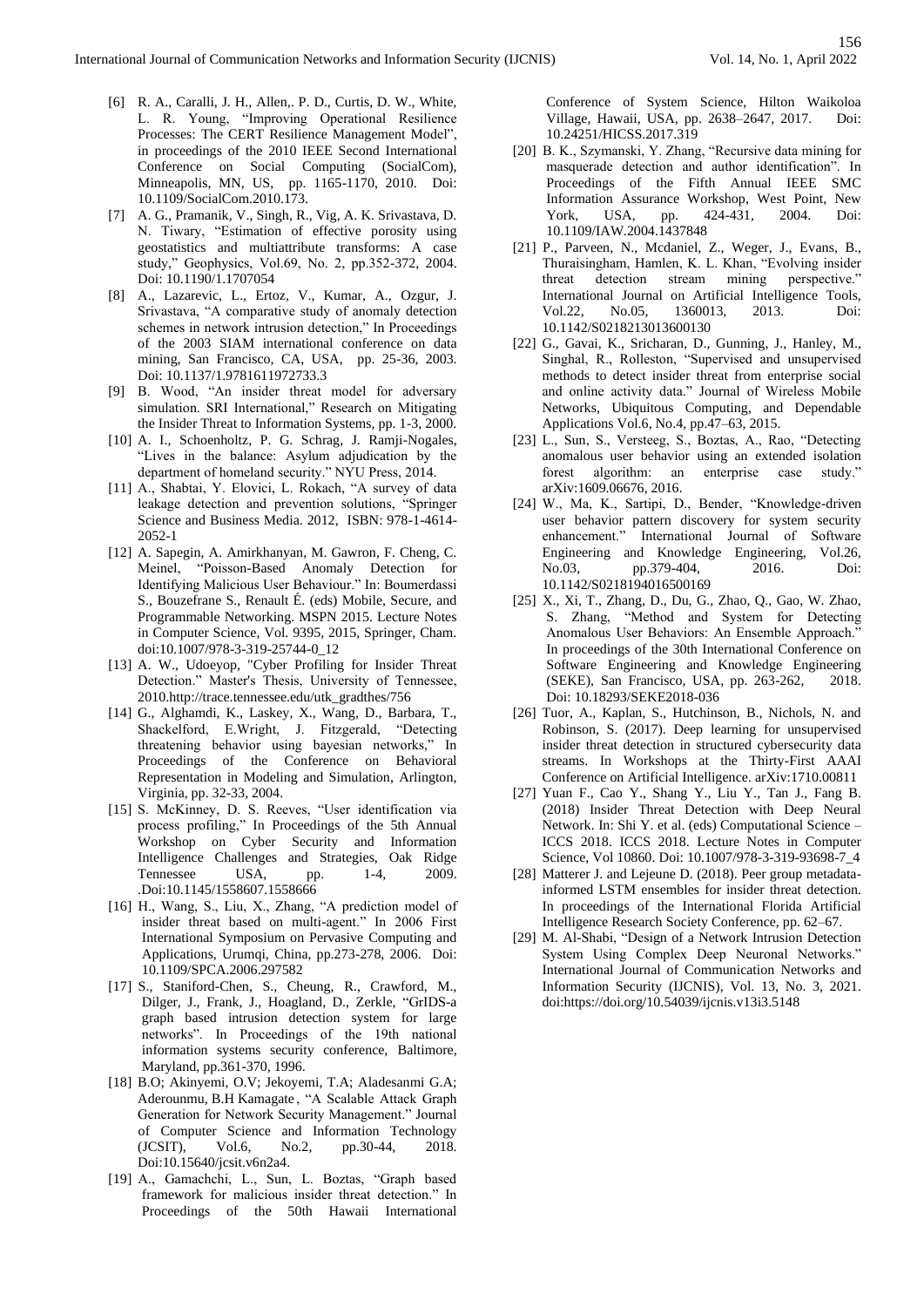

Figure 1. Conceptual Framework for a predictive model on insider threat in cyberspace environment.

| Time                                                                 | Computer                                                                   | Activities   | Action                | ID             | Description                                             |
|----------------------------------------------------------------------|----------------------------------------------------------------------------|--------------|-----------------------|----------------|---------------------------------------------------------|
|                                                                      |                                                                            | Logon/Logoff | Logon                 | $\Omega$       | User log on a computer                                  |
|                                                                      |                                                                            | activity     | Logoff                |                | User logoff on a computer                               |
|                                                                      |                                                                            |              | Copy .exe files       | $\overline{c}$ | <i>exe</i> file access or copy to a<br>removable media  |
|                                                                      |                                                                            |              | Copy .doc files       | 3              | <i>doc</i> file access or copy to a<br>removable media  |
| In hour action<br>$(8am-5pm)$ or<br>after hour action<br>$(5pm-8am)$ | On assigned PC<br>File activity<br>or unassigned<br>PC.<br>Device Activity |              | Copy .pdf files       | 4              | <i>pdf</i> file access or copy to a<br>removable media  |
|                                                                      |                                                                            |              | Copy .txt files       | 5              | <i>txt</i> file access or copy to a removable.<br>media |
|                                                                      |                                                                            |              | Copy <i>ipg</i> files | 6              | <i>ipg</i> file access or copy to a<br>removable media  |
|                                                                      |                                                                            |              | Copy .zip files       | $\overline{7}$ | <i>zip</i> file access or copy to a<br>removable media  |
|                                                                      |                                                                            |              | Connect               | 8              | User inserted removable media<br>device                 |
|                                                                      |                                                                            |              | Disconnect            | 9              | User removed removable media<br>device                  |

**Table 2:** Encoded user actions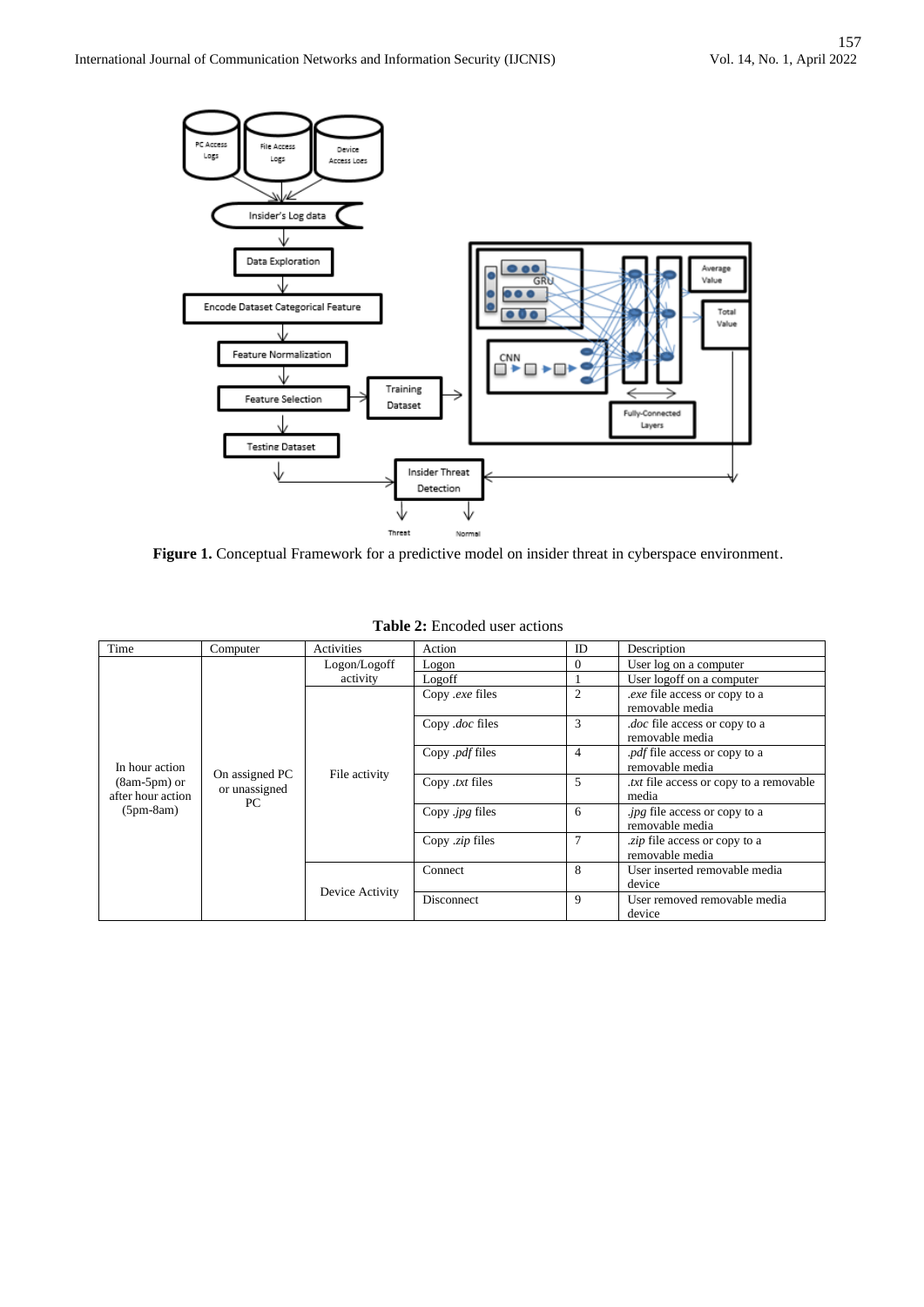

**Figure 2.** Normalized data



**Figure 4.** Accuracy graphs